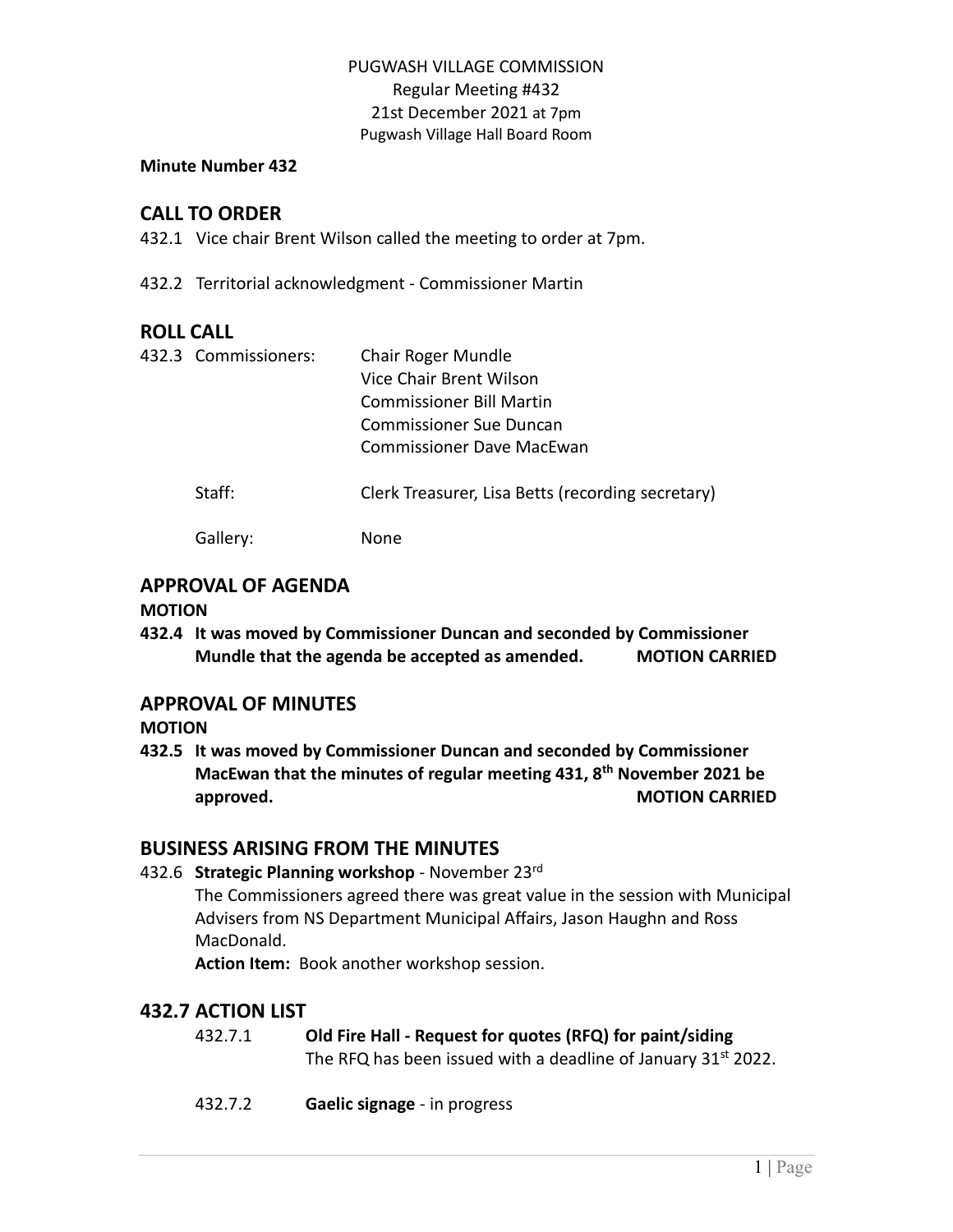| 432.7.3 | Vaccination policy for staff<br>Most Municipal units are requiring all staff to be double<br>vaccinated against COVID-19. Some are requiring public using<br>Municipal owned facilities to show proof of vaccination. |
|---------|-----------------------------------------------------------------------------------------------------------------------------------------------------------------------------------------------------------------------|
| 432.7.4 | <b>Memoranda of Understanding</b><br>In progress. The language will be toned down to be less legal<br>sounding/intimidating with more user-friendly terminology.                                                      |
| 432.7.5 | <b>Village Hall roof</b><br>Tender has been awarded to Amos Grant, the only respondent.                                                                                                                               |
| 432.7.6 | Accessible washroom - waiting for information from Municipality.                                                                                                                                                      |

# **PRESENTATION**

432.8 None.

# **432.9 CORRESPONDENCE**

| 432.9.1 | <b>Teachable Moment - Correspondence</b><br>The Clerk reminded the Commission that, regardless of to whom a<br>letter is originally sent, all correspondence should be promptly<br>forwarded to the Village Office so that:<br>(a) all Commissioners are made aware of the correspondence and<br>(b) the Clerk can start acting upon or investigating issues raised in<br>the correspondence. |
|---------|-----------------------------------------------------------------------------------------------------------------------------------------------------------------------------------------------------------------------------------------------------------------------------------------------------------------------------------------------------------------------------------------------|
| 432.9.2 | NS Public Works (NSPW) - 04NOV2021<br>Response to letter to NSPW (sent 27SEP2021) that was copied to<br>the Village.                                                                                                                                                                                                                                                                          |
| 432.9.3 | <b>Communities in Bloom to Village - 08NOV2021</b><br>CIB's contribution towards the employment of the 2021 gardener,<br>John Linihan, included a glowing commendation.                                                                                                                                                                                                                       |
| 432.9.4 | Communities in Bloom from Village - 17NOV2021<br>Letter in response to the two letters sent by CIB with concerns re:<br>the old fire hall unsightly siding and unsightly and dangerous<br>privately owned properties on Water Street.                                                                                                                                                         |
|         | The Municipality of Cumberland County has the authority to act<br>upon complaints about dangerous and unsightly premises. The                                                                                                                                                                                                                                                                 |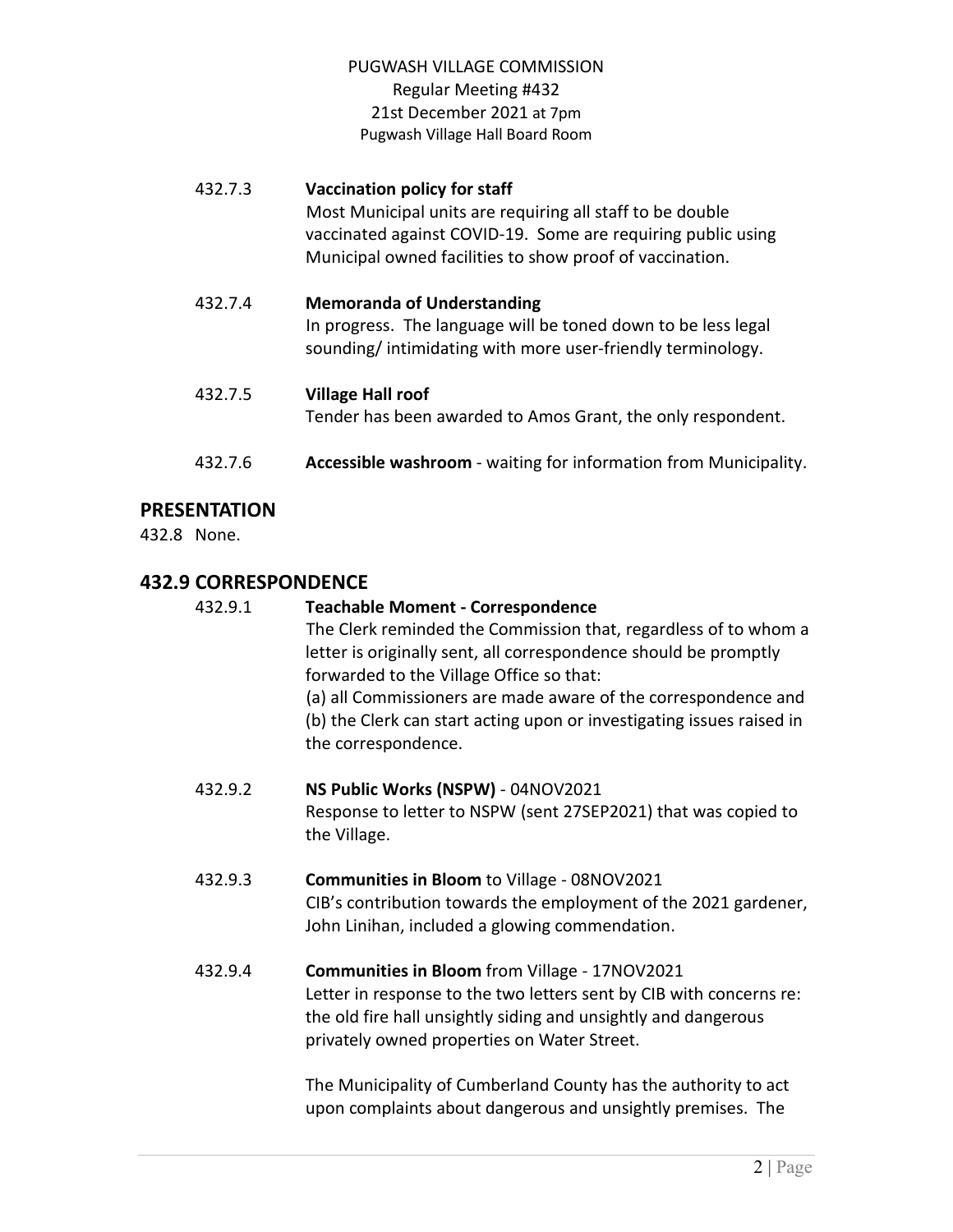Village has previously complained by phone or email the Water Street properties, but no formal, written complaint has been filed. The Clerk asked the Commission if it wanted to send an official complaint to the Municipality.

The Commission agreed that there are many unsightly properties within the Village and the authority to address these properties lies with the Municipality. However, there have been repeated complaints made against these properties to the Village Office and the same issue has been raised in regular Commission meetings several times.

### **MOTION**

### **432.9.4.1**

**It was moved by Commissioner Martin and seconded by Commissioner Duncan that a letter is to be sent to the Municipality stating that, over several years many complaints have been received at the Village Office and to Commissioners in regards to dangerous and unsightly properties at 71 and 80 Water Street. These many complaints have been redirected to the Municipality. The Village would like to know, in the interests of public safety, what measures are now being taken by the Municipality on this matter. MOTION CARRIED**

432.9.5 **Pugwash Ground Search & Rescue Unit** to Village - 26NOV2021 Request for an annual grant

## **MOTION**

**432.9.5.1**

**It was moved by Commissioner Duncan and seconded by Commissioner MacEwan that a grant of \$1,000 be sent to Pugwash Ground Search and Rescue. MOTION CARRIED**

- 432.9.6 **Sunset Community** Letter of Support 17DEC2021 To assist in an application for funding through the New Horizons for Seniors Program.
- 432.9.7 **Elizabeth Smith-McCrossin -** request for office space 21DEC2021 The Commissioners agreed in principle that the space could be rented out but had a number of questions or concerns that first need to be addressed.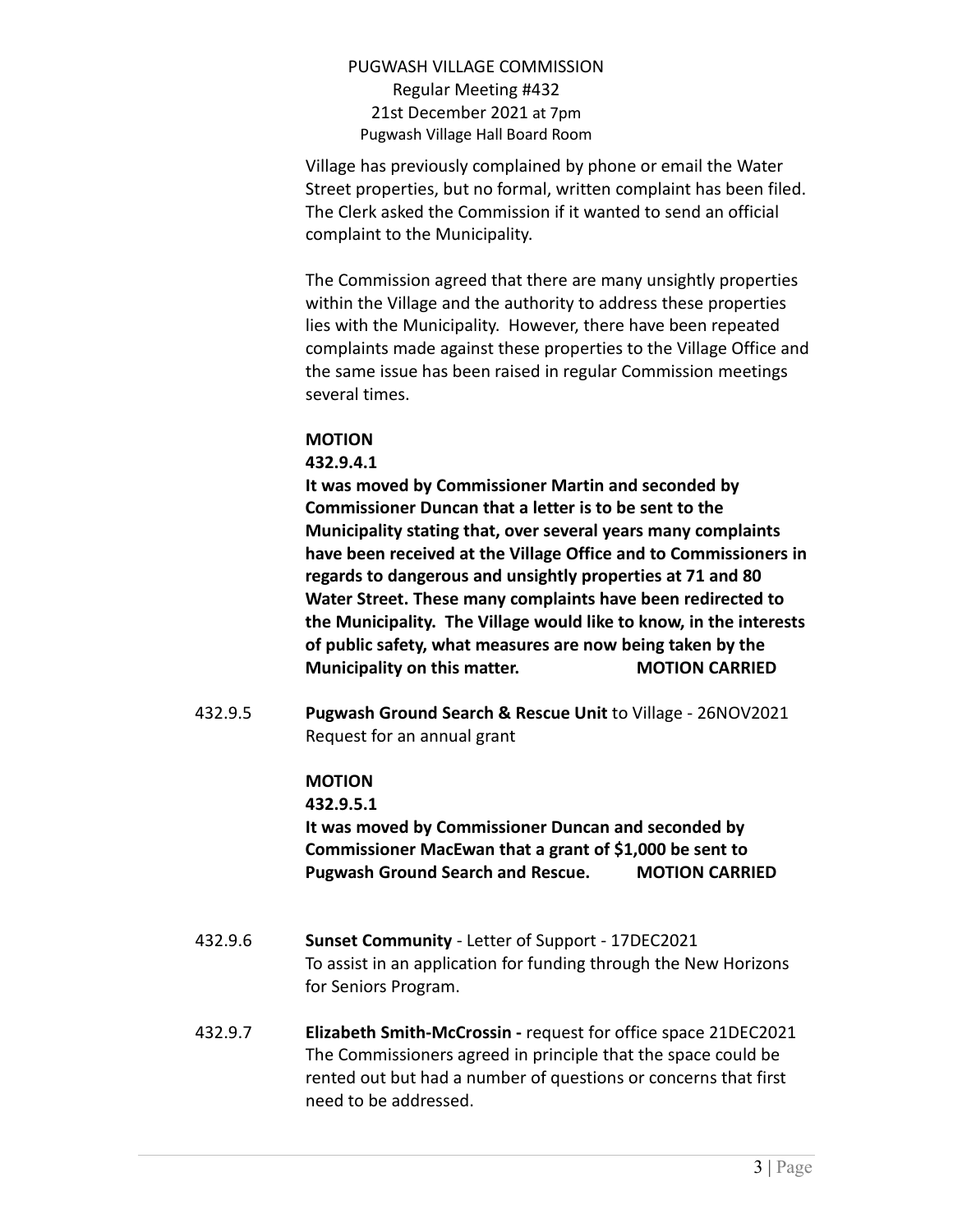Action item: Clarify terms and conditions of second office rental

423.9.8 **Route 6 Snowmobile Club -** Item added to the agenda Request for letter to support snowmobile access of Irishtown Road to access gasoline and other services in the Village.

# **MOTION**

### **432.9.8.1**

**It was moved by Commissioner Martin and seconded by Commissioner Mundle that a letter of support be provided by the Village to the Snowmobile club supporting their request to permit off road vehicles access services via a public highway that location to be determined by the authority having jurisdiction. MOTION CARRIED**

## **COMMITTEE REPORTS**

### 432.10 **Accessibility (Municipality)**

A written plan is in progress. Some editing is required to reflect that this is a *joint* committee with the Municipality, the Village and other organizations.

### 432.11 **Association of Nova Scotia Villages**

Teleconference meeting is scheduled for January  $31<sup>st</sup>$  at 3:30pm.

### 432.12 **Audit Committee**

No report. Civilian member, Clara Macdonald, is keeping up with internal banking audits.

### 432.13 **Physician Recruitment and Retention**

Commissioner Martin reported the committee is making renewed efforts to attract medical professionals.

### 432.14 **Communities in Bloom (CIB)**

Festival of Light - the winners of many categories have been announced. The resulting

### 432.15 **Library**

No report.

### 432.16 **Clerk Treasurer's Reports**

432.16.1 **Financial report -** brief report given. Village position is in keeping with the budget.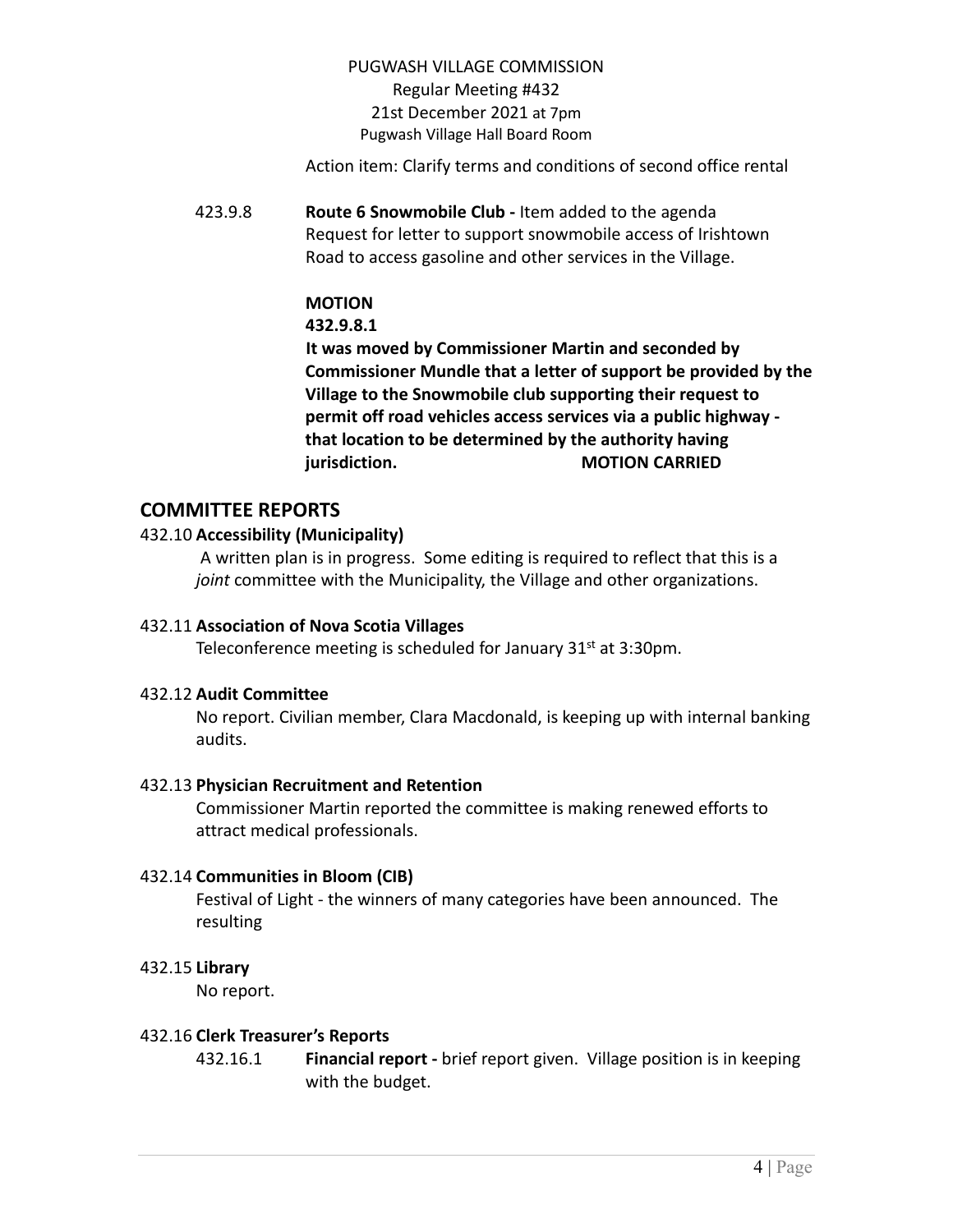- 432.16.2 **Aliant bill** attempts to reduce this bill by amalgamating services at the Train Station/Library have been unsuccessful. The Municipality Library grant helps defray these costs. An accounting line will be added to show costs of providing wifi in the Village.
- 432.16.3 **Canada Day funding -** an application for Federal funding has been filed. The theme determined is *Platinum Jubilee* to celebrate the Queen's 70<sup>th</sup> anniversary on the throne.
- 432.16.4 The old fire hall the Pugwash Fire Department vacated the building at 10260 Durham Street 12 years ago. It will be renamed "Pugwash Public Works" and a new sign erected. Action Item - order new sign.
- 432.16.5 **Greeting cards** of iconic Pugwash images from local photographers. The Clerk will investigate.
- 432.16.6 **Budget 2023** The Commission met at 6pm to discuss staffing costs.

#### **MOTION 432.16.6.1**

**It was moved by Commissioner Martin and seconded by Commissioner MacEwan that search for seasonal personnel proceed, with the presumption of financial support from the Municipality. MOTION CARRIED** 

# **MOTIONS**

432.18 None.

# **NOTICE OF MOTIONS**

432.19 None.

# **NEW OR OTHER BUSINESS**

- 432.20 Holiday Hours reflect those of most Municipalities closed until January 4<sup>th</sup> 2022.
- 432.21 The next regular meeting of the Pugwash Village Commission will be Monday, 7pm 10<sup>th</sup> January 2022. There may be a budget meeting at 6pm on January 10<sup>th</sup>.

# **ADJOURNMENT**

432.22 The meeting was adjourned at 8:36pm by motion from Commissioner Mundle.